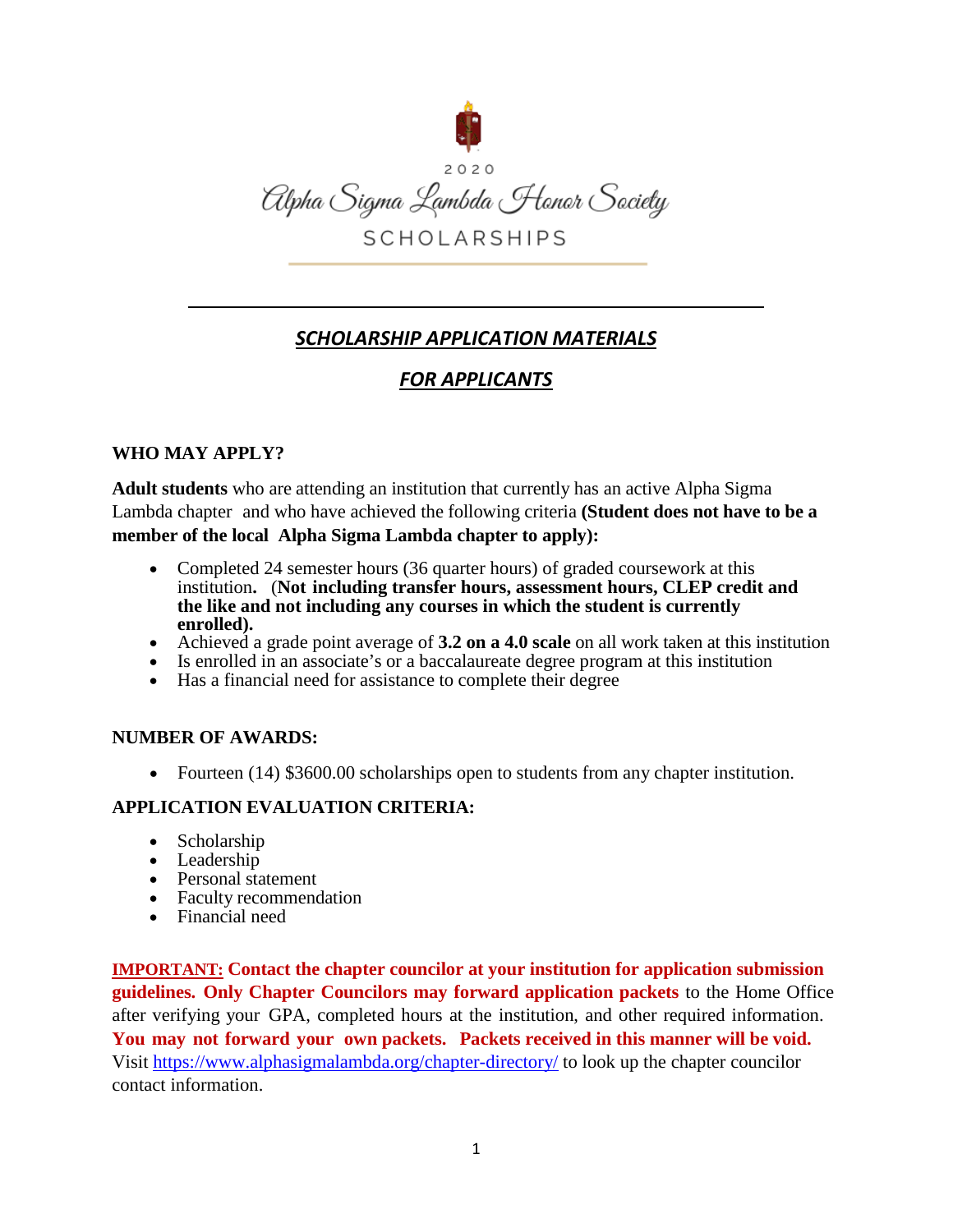## **INSTRUCTIONS:**

- $\checkmark$  The scholarship application form (typed or printed in black ink)
- $\checkmark$  A current <u>official</u> transcript of your academic work, in a sealed envelope or emailed electronically from your institution to the chapter councilor. **Do not submit these transcripts to the home office.**
- $\checkmark$  A letter of recommendation from a faculty member at the institution where you are currently enrolled. The faculty recommendation must be on official university letterhead. When letterhead is not available to the faculty member, recommendations may be submitted electronically via an institutional email account.
- $\checkmark$  A personal statement no longer than two typed pages.
- $\checkmark$  Use only the forms provided in this packet and use only paper clips, no staples

## **ALL REQUIRED APPLICATION DOCUMENTS MUST BE SUBMITTED TO THE ALPHA SIGMA LAMBDA CHAPTER COUNCILOR AT YOUR INSTITUTION**.

\*\*Missing items or materials submitted in other formats will result in

disqualification.\*\*

\*\*\*\*\*\*\*\*\*\*\*\*\*\*\*\*\*\*\*\*\*\*\*\*\*\*\*\*\*\*\*\*\*\*\*\*\*\*\*\*\*\*\*\*\*\*\*\*\*\*\*\*\*\*\*\*\*\*\*\*\*\*\*\*\*\*\*\*\*\*\*\*\*\*\*\*\*\*\*\*\*\*\*\*\*

## **Principles**

- a. Grants will be made to adult students in continuing higher education based on scholarship, leadership, the clarity and content of their personal statement, strength of recommendation, and need.
- b. Funds will be disbursed to the student and made payable to the student and the University/College at the end of the scholarship process.
- c. Maximum award per individual will be determined each year.

## **Non-Discrimination Policy**

No applicant will be denied eligibility for a Scholarship based on race, color, religion, sex, sexual orientation, gender identity, gender expression, age, national origin, disability unrelated to program performance, veteran status or genetic or family medical history.

## **Conflict of Interest Policy**

No relative or member of the household of any Alpha Sigma Lambda Society Director or Member of the Selection Committee will be eligible for a Scholarship.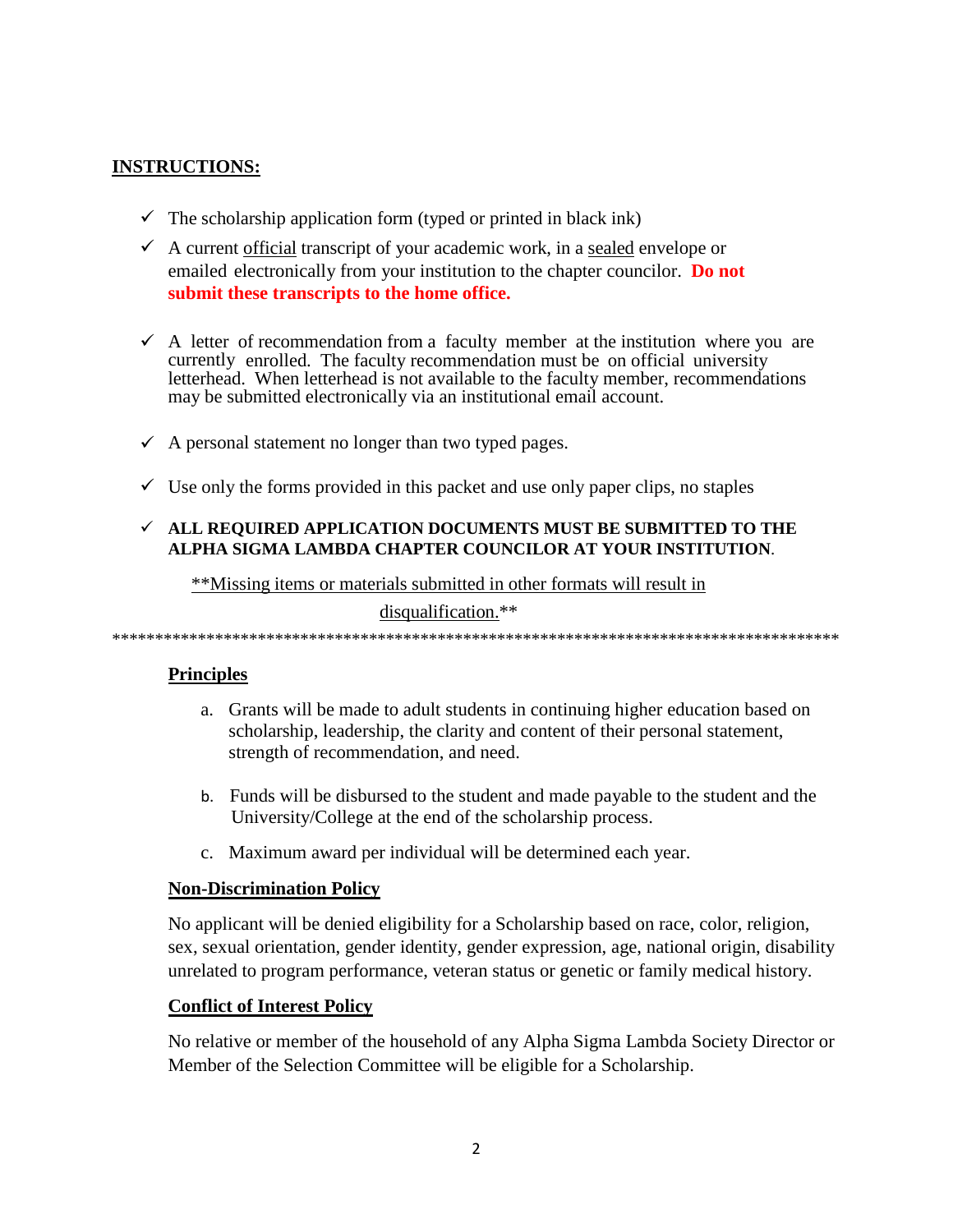#### **ALPHA SIGMA LAMBDA SCHOLARSHIP APPLICATION • 2020-21**

| Name: (Last)                                                                     |                              |                                                                                                                       | (first) | (middle)                                                                                                    |  |
|----------------------------------------------------------------------------------|------------------------------|-----------------------------------------------------------------------------------------------------------------------|---------|-------------------------------------------------------------------------------------------------------------|--|
| Home Phone: $(\_\_)$ E-mail $\_\_$ E-mail $\_\_$                                 |                              |                                                                                                                       |         |                                                                                                             |  |
|                                                                                  |                              |                                                                                                                       |         |                                                                                                             |  |
| Permanent Address:                                                               | $\overline{\text{(Street)}}$ | <u> 1989 - Johann Stoff, deutscher Stoff, der Stoff, der Stoff, der Stoff, der Stoff, der Stoff, der Stoff, der S</u> |         |                                                                                                             |  |
|                                                                                  | $\overline{\text{(City)}}$   |                                                                                                                       | (State) | (Zip)                                                                                                       |  |
|                                                                                  |                              |                                                                                                                       |         |                                                                                                             |  |
|                                                                                  |                              |                                                                                                                       |         | Part-time Full-time                                                                                         |  |
|                                                                                  |                              |                                                                                                                       |         |                                                                                                             |  |
|                                                                                  |                              |                                                                                                                       |         | Total Hours Earned: Type (Semester or Quarter): Cumulative GPA                                              |  |
|                                                                                  |                              |                                                                                                                       |         | Part-time Full-time Bull-time Bate of entrance                                                              |  |
|                                                                                  |                              |                                                                                                                       |         |                                                                                                             |  |
| Major/area of concentration:                                                     |                              |                                                                                                                       |         |                                                                                                             |  |
|                                                                                  |                              |                                                                                                                       |         |                                                                                                             |  |
| Other institutions previously attended, and hours earned:                        |                              |                                                                                                                       |         |                                                                                                             |  |
|                                                                                  |                              |                                                                                                                       |         |                                                                                                             |  |
|                                                                                  |                              |                                                                                                                       |         |                                                                                                             |  |
| *Are you a member of Alpha Sigma Lambda? ________ If yes, what year_____________ |                              |                                                                                                                       |         |                                                                                                             |  |
|                                                                                  |                              |                                                                                                                       |         | On a separate sheet of paper, write a personal statement of no more than two pages discussing your academic |  |

achievements, career aspirations, personal goals, your perception of your abilities, financial need, and other comments relevant to your application. A description of your leadership roles and activities in college or community activities should also be included.

Alpha Sigma Lambda would like permission to announce the names of the recipients to other Alpha Sigma Lambda chapters, in the official newsletter *The Midnight Oil,* on the Alpha Sigma Lambda website and social network sites.

 No, please do not release my name. (This will not affect the decision of the review committee in any way.)  $\overline{\phantom{0}}$ Yes, you may release my name.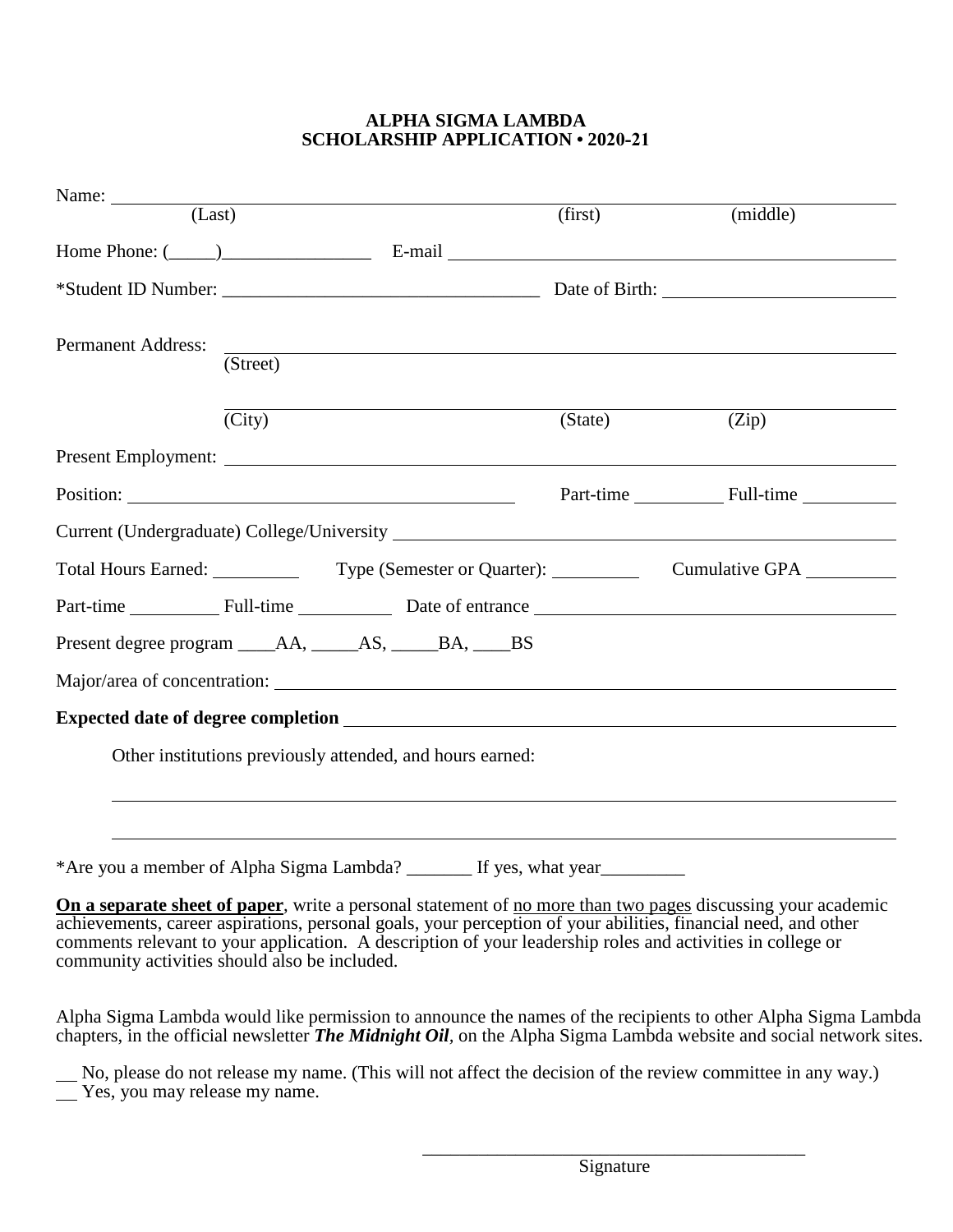## **ALPHA SIGMA LAMBDA**

#### **FACULTY RECOMMENDATION**

**Student:** Please complete the information requested below and then give this page to a faculty person who has agreed to write a recommendation in support of your application for an Alpha Sigma Lambda Scholarship. Faculty recommendations are an important part of the selection/review process so consider carefully which individual to ask for a recommendation.

Student Name:

(Optional) I hereby waive whatever rights of access I may have to this confidential recommendation as provided in the Family Educational Rights and Privacy Act.

Student signature: Date:

#### **Faculty:**

The student who has given you this form is applying for a scholarship from Alpha Sigma Lambda, the Honor Society for Nontraditional Students in Higher Education. This scholarship selection process is highly competitive since approximately 100 applications will be received and only fourteen (14) scholarships can be awarded. Your recommendation and comments about this student are critical to the selection committee.

Please use official university stationary for your letter and include your complete address, title, and telephone number. When completed, the recommendation letter should be given to the student for inclusion in the application packet. Upon the request of the applicant, the letter may be submitted electronically to the institutional chapter council[or by using an institu](mailto:alsiglam@eiu.edu)tional email address.

Your enthusiasm and comments are of paramount importance to the applicant. To help you focus your comments, we have provided a list of some characteristics for your consideration. We do not expect you to address all topics listed below, however we thought that a list might be of some assistance.

- Personal qualities and challenges
- Overall promise as a student and graduate
- Appraisal of the student's commitment to completing their degree
- Career potential
- Knowledge of special achievements or circumstances overcome
- Leadership
- Service to community
- Attitude/Commitment
- Personal management skills
- Communication skills
- Scholastic effort
- Financial need

Thank you for taking the time to assist this student in their quest for a scholarship.